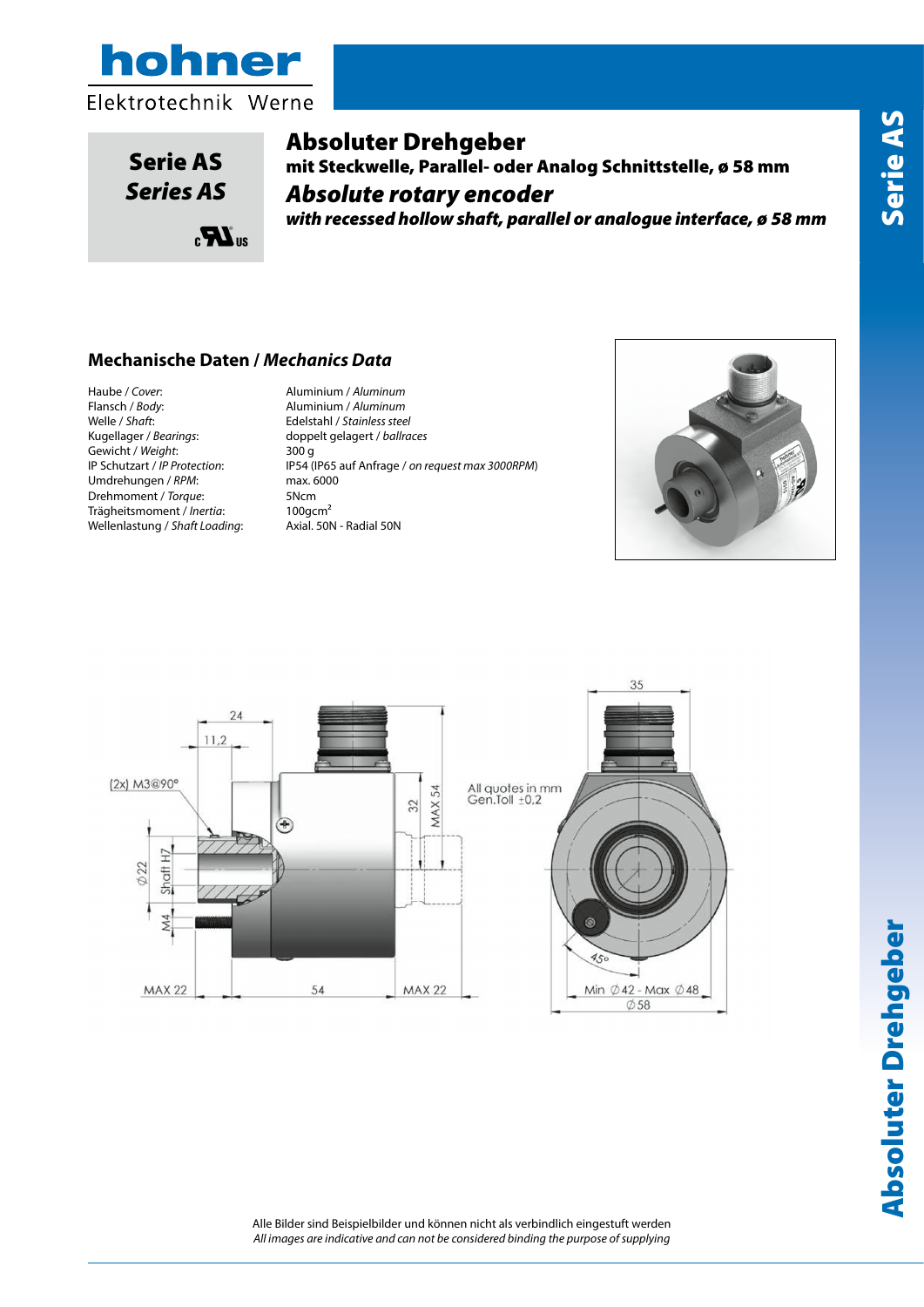

Elektrotechnik Werne

### **Elektronische Daten /** *Electronics Data*

Versorgungsspannung / *Power supply*: 5/24 V, hängt von der Ausgangsschaltung ab / *5/24 V, depends on the electronics circuit* max. Stromaufnahme / *Current consumption*: max 100mA zulässige Belastung / *Permissible load*: 40mA<br>Frequenz/ *Frequency*: 50KHz (LSB) Frequenz/ Frequency:<br>Schutz / Protections: Kurzschlussfest, Umkehrpolarität / *against short circuit, reversal polarity*<br>-20/+70°C Betriebstemperatur / Operating temperature:

## **Bestellbezeichnung /** *Ordering Code*

| <b>AS</b> | $\ast$               | $\ast$                                        | $\ast$                            | $\ast$                           |  | ****                           |  |  |  |
|-----------|----------------------|-----------------------------------------------|-----------------------------------|----------------------------------|--|--------------------------------|--|--|--|
|           | Welle<br>Shaft       | Ausgangsschaltungen<br>Output                 | <b>Optionen</b><br><b>Options</b> | Anschlüsse<br><b>Connections</b> |  | Auflösung<br><b>Resolution</b> |  |  |  |
|           |                      | Digital Ausgang / Digital output              | $= None$<br>A                     | Kabel / Cable                    |  |                                |  |  |  |
|           | $7 = \emptyset$ 7mm  |                                               | $=$ Open Coll.<br>B               | $3 =$ Cable Rad                  |  |                                |  |  |  |
|           | $0 = \emptyset$ 10mm | $=$ GRAY<br><b>NPN 11/24V</b><br>$\mathbf{1}$ | $=$ Parity parity<br>P            | $9 =$ Cable Axi                  |  |                                |  |  |  |
|           | $2 = \emptyset$ 12mm | $=$ GRAY<br>Push-Pull 11/24V<br>$\mathcal{P}$ | $=$ Parity Odd<br>D               |                                  |  |                                |  |  |  |
|           | $4 = \emptyset$ 14mm | $3 = GRAY$<br>TTL 5V                          | $=$ GRAY Excess<br>E              | <b>SUB-D 25p</b>                 |  | Analog Aus-                    |  |  |  |
|           | $1 = \emptyset$ 15mm | $4 = BIN$ .<br><b>NPN 11/24V</b>              | S<br>$=$ Strobe                   | $R = 9413$ Rad                   |  | gang $/$                       |  |  |  |
|           |                      | Push-Pull 11/24V<br>$=$ BIN.<br>5             |                                   | $N = 9413$ Axi                   |  | Analoque                       |  |  |  |
|           |                      | $=$ BIN.<br>6<br>TTL 5V                       |                                   |                                  |  | Output                         |  |  |  |
|           |                      | 7<br>$= BCD$<br><b>NPN 11/24V</b>             |                                   | M23 12p/16p                      |  |                                |  |  |  |
|           |                      | $= BCD$<br>Push-Pull 11/24V<br>8              |                                   | 5 = 9416/9426 Rad                |  | $R1 =$                         |  |  |  |
|           |                      | $= BCD$<br>TTL <sub>5V</sub><br>9             |                                   | $2 = 9416/9426$ Axi              |  | 1 Ramp/Umdr.<br>1 ramp/turn    |  |  |  |
|           |                      | Analog Ausgang / Analogue output              |                                   | (zweite Option auf               |  |                                |  |  |  |
|           |                      |                                               |                                   | Anfrage / second                 |  | $R2 =$                         |  |  |  |
|           |                      | $C = 4-20mA$                                  |                                   | option on request)               |  | 2 Ramps/Umdr.                  |  |  |  |
|           |                      | $M = 4-20mA / 0-10V$                          |                                   |                                  |  | 2 ramp/turn                    |  |  |  |
|           |                      | $D = 0-10V$                                   |                                   |                                  |  |                                |  |  |  |
|           |                      | Versorungsspannung / Power Supply 24V         |                                   |                                  |  | $R4 =$                         |  |  |  |
|           |                      |                                               |                                   |                                  |  | 4 Ramps/Umdr.<br>4 ramp/turn   |  |  |  |
|           |                      |                                               |                                   |                                  |  |                                |  |  |  |

#### **Analog Ausgang /** *Analogue output*

Versorgunsspannung / *Power Supply* 24V – Nur Anschlüsse / *Only connections* 5 , 2 (9416)

| Anschluss 9416<br><b>Connections 9416</b> |                          | 1 Rampe / Ramp   | 20mA<br>10V                                                                                                                   |
|-------------------------------------------|--------------------------|------------------|-------------------------------------------------------------------------------------------------------------------------------|
|                                           | $\overline{\phantom{0}}$ |                  | 4mA<br>0V                                                                                                                     |
| $\overline{2}$                            | $+$                      |                  | $360^\circ$<br>270°<br>$90^{\circ}$<br>180°<br>270°<br>$90^{\circ}$<br>180°<br>$0^{\circ}$<br>$360^\circ$                     |
| 3                                         | $lout + (4-20mA)$        |                  |                                                                                                                               |
| $\overline{4}$                            |                          | 2 Rampen / Ramps | 20mA<br><b>10V</b>                                                                                                            |
| 5                                         | $Vout + (0-10V)$         |                  | 4mA<br>$0\mathrm{V}$                                                                                                          |
| 6                                         |                          |                  | $270^\circ$<br>360°<br>$90^\circ$<br>180°<br>$270^\circ$<br>$90^{\circ}$<br>$180^\circ$<br>360°<br>$0^{\circ}$                |
| 7                                         | Ud/Down                  |                  |                                                                                                                               |
| 8                                         |                          | 4 Rampen / Ramps | 20mA<br>10V                                                                                                                   |
| 9                                         |                          |                  | 4mA<br>0V                                                                                                                     |
| 10                                        |                          |                  | $90^\circ$<br>180°<br>$270^\circ$<br>$360^\circ$<br>$0^{\circ}$<br>$0^{\circ}$<br>$90^{\circ}$<br>180°<br>270°<br>$360^\circ$ |
| 11                                        |                          |                  |                                                                                                                               |
| 12                                        |                          |                  | CW                                                                                                                            |

Alle Bilder sind Beispielbilder und können nicht als verbindlich eingestuft werden *All images are indicative and can not be considered binding the purpose of supplying*